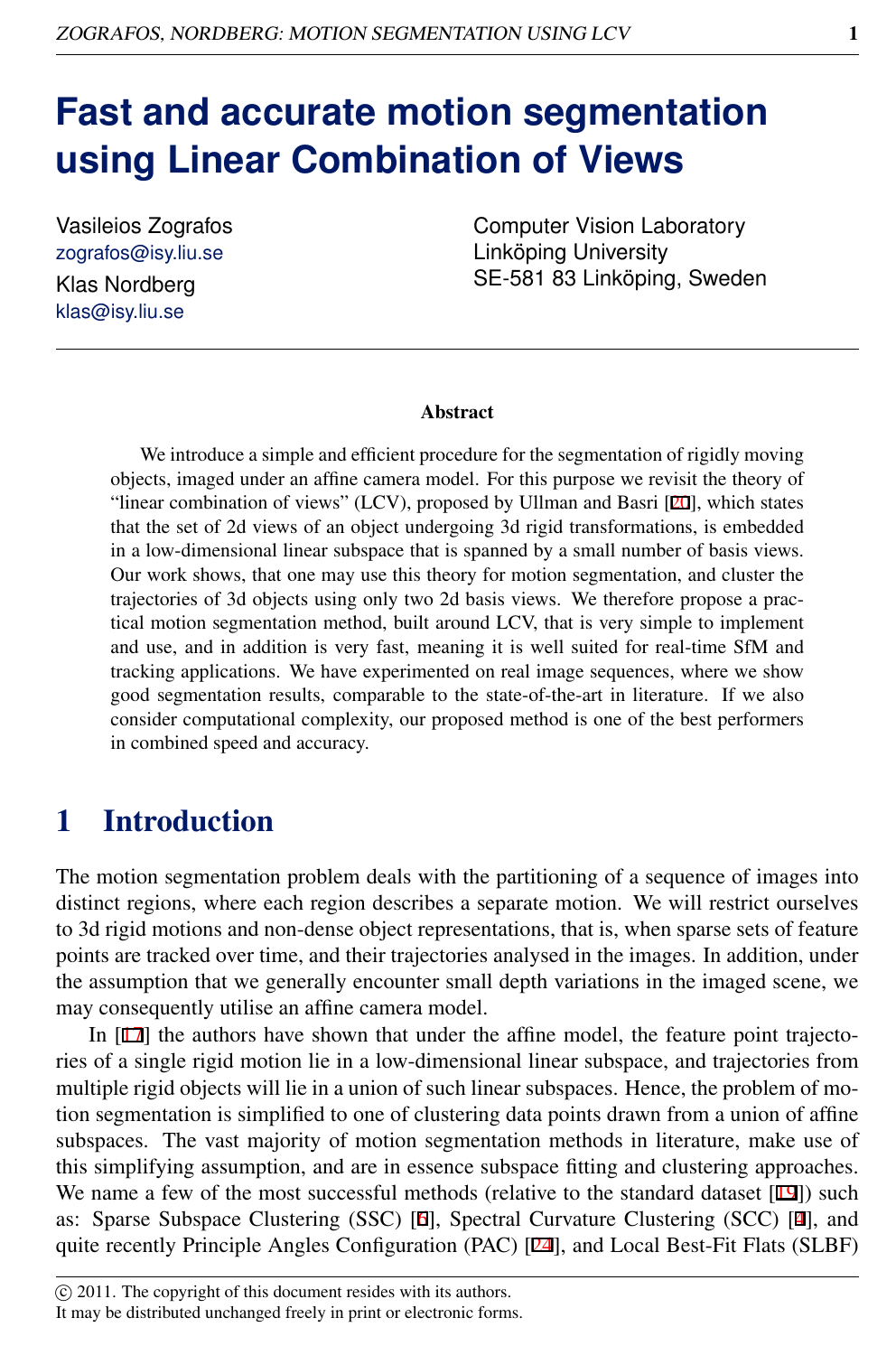

<span id="page-1-0"></span>Figure 1: The main principle of LCV synthesis is illustrated on the left. On the right, we show how this idea can be used for generating motion affinities, leading to segmentation.

[25]. Older methods such as LSA [23], ALC [10] MSL [16], GPCA [22] and RANSACtype subspace fitting approaches have since been surpassed. Of course, one is not limited to subspace methods for solving the motion segmentation problem, or indeed an affine camera model. Of particular interest are for example, the epipolar geometry method by  $[21]$ , and the earlier work by [18], and the 6-point invariants approach by [12].

In this work we propose a novel approach, which similarly assumes an affine camera model, but does not belong in the usual domain of subspace clustering methods. Our approach is a simple geometric solution, that is based on the observation that one may synthesise the motion trajectories of feature points in an image sequence, by using an algebraic combination of other feature points that belong to the same object. In order to synthesise the point trajectories, we use the "linear combination of views" (LCV) theory by [20], which although pertains to an affine camera model, offers a fast, accurate and practical solution.

In the next section, we will explore the fundamental aspects of LCV theory and its existing applications and uses. We continue with a detailed description of our method and propose a very simple *synthesise*, *test* and *classify* algorithm for motion segmentation, which is very fast, straightforward to implement and has a single parameter that is automatically tuned. Section [4](#page-6-0) summarises our experiments on real image sequences, where we illustrate that our LCV-based method compares very favourably against other methods in literature, in terms of accuracy. If we also factor in the overall execution speed, we can see that our approach is amongst the best. This means that it can actually be used in practice, for real-time structurefrom-motion and tracking applications, unlike most of the other existing popular methods. We conclude with an overview in Section [5.](#page-9-0)

### 2 LCV theory

The LCV theory was originally described by Ullman and Basri in [20], and simply states that under an affine camera model, the set of views depicting an object, which is undergoing 3d rigid transformations, can in principle be expressed as linear combinations of a small number of views of that object. This theory allows us to synthesise novel, valid (as far as 3d rigid transformations are concerned) views of an object, using a small number (usually 2) of stored views of the object, instead of generating and storing a full 3d model (Fig. [1\)](#page-1-0). This idea was initially proposed for recognition of wireframe objects, but has since been used for view synthesis [8, 13] and general object recognition using more complicated features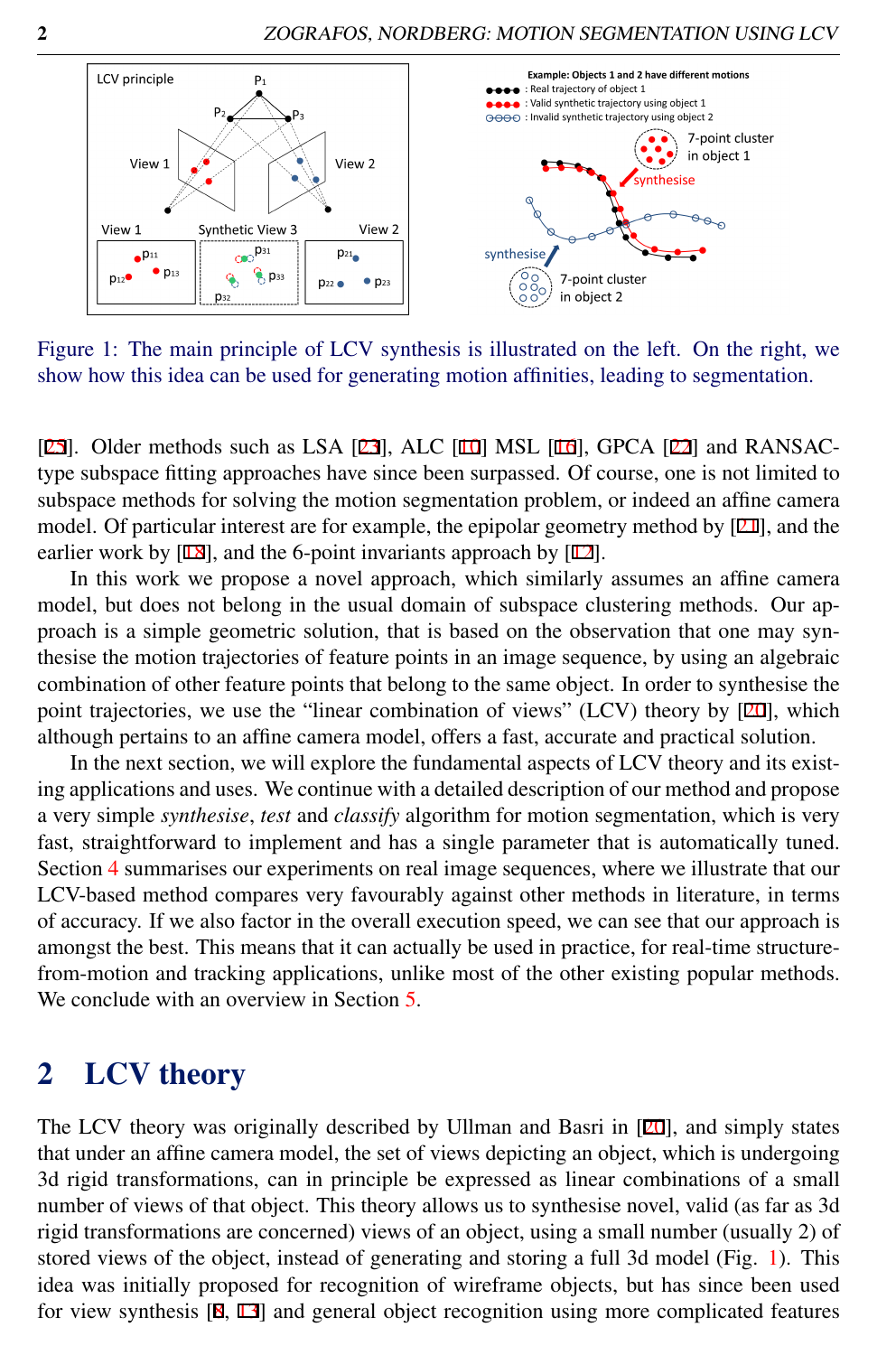[1, 14]. In addition, there is evidence to suggest that similar view-based approaches may be used by the human visual system for object recognition [2].

We begin with the fundamental principles of LCV theory. Consider a 3d scene with *N* points that belong to the same object. For simplicity, we think of bodies that follow the same 3d rigid motion as comprising a single object. Furthermore, we assume an affine camera projection model, where the 3d points are projected into *F* images (or frames). The relation between a 3d point with homogeneous coordinates  $P_j = [X_j, Y_j, Z_j, 1]^T$ ,  $j = 1, \dots, N$  and its projection to 2d image coordinates  $\mathbf{p}_{ij}=[x_j^i, y_j^i]^T$ , in image  $i=1,...,F$ , is given by  $\mathbf{p}_{ij}=\mathbf{m}_i \mathbf{P}_j$ where  $\mathbf{m}_i$  is the 2×4 affine camera projection matrix related to image *i*. The set of *N* 2d points on the object, in image *i*, together define a *view* of the object:

$$
\mathbf{v}_i = [\mathbf{p}_{i1} \, \mathbf{p}_{i2} \dots \mathbf{p}_{iN}] = \mathbf{m}_i \, [\mathbf{P}_1 \, \mathbf{P}_2 \dots \mathbf{P}_N] = \mathbf{m}_i \mathbf{S}, \quad i = 1, \dots, F. \tag{1}
$$

In the following, we refer to the  $4 \times N$  matrix **S** as the *shape matrix* of the object. Alternatively, we may also define the *trajectory* of a single 3d point *j*, as the collection of its 2d projections in all the images:

$$
\mathbf{t}_{j} = \begin{bmatrix} \mathbf{p}_{1j} \\ \vdots \\ \mathbf{p}_{Fj} \end{bmatrix} = \begin{bmatrix} \mathbf{m}_{1} \\ \vdots \\ \mathbf{m}_{F} \end{bmatrix} \mathbf{P}_{j} = \mathbf{M} \mathbf{P}_{j}, \quad j = 1,..., N.
$$
 (2)

We refer to the 2*F*×4 matrix M as the *motion matrix* (also known as the *joint projection matrix*). If we consolidate all the trajectories or all the views of all the points on the object, we obtain the combined *measurement matrix*:

<span id="page-2-0"></span>
$$
\mathbf{W} = \begin{bmatrix} x_1^1 & x_2^1 & \dots & x_N^1 \\ y_1^1 & y_2^1 & \dots & y_N^1 \\ \vdots & \vdots & \ddots & \vdots \\ x_1^F & x_2^F & \dots & x_N^F \\ y_1^F & y_2^F & \dots & y_N^F \end{bmatrix} = [\mathbf{t}_1 \dots \mathbf{t}_N] = \begin{bmatrix} \mathbf{v}_1 \\ \vdots \\ \mathbf{v}_F \end{bmatrix} = \mathbf{M} \mathbf{S}.
$$
 (3)

We can see that the  $2F \times N$  matrix W factors into the motion matrix M and the shape matrix S. It follows then that rank(W)≤min (rank(M),rank(S))≤4. This rank constraint on W was independently observed by both Tomasi and Kanade [17] and by Ullman and Basri [20], but has been used in different ways.

#### 2.1 The Tomasi-Kanade factorisation

Tomasi and Kanade [17] and later Costeira and Kanade [5] used singular value decomposition (SVD) to obtain a factorisation, similar to  $(3)$ , of the 2d measurements into motion and shape. W can be decomposed into:

$$
\mathbf{W} = \mathbf{U}_{[2F \times 4]} \Sigma_{[4 \times 4]} \mathbf{V}_{[n \times 4]}^T \Rightarrow \mathbf{M} = \mathbf{U} \Sigma^{1/2}, \quad \mathbf{S} = \Sigma^{1/2} \mathbf{V}^T
$$
 (4)

with  $\Sigma$  being the diagonal matrix of the 4 largest singular values of W. This factorisation is not unique, and for 3d reconstruction we need additional rotation and translation constraints. However, for the purpose of motion segmentation this is not necessary. The columns of U form a set of basis vectors that span the  $\mathbb{R}^{2F}$  space of W, which is denoted as the *Joint Image*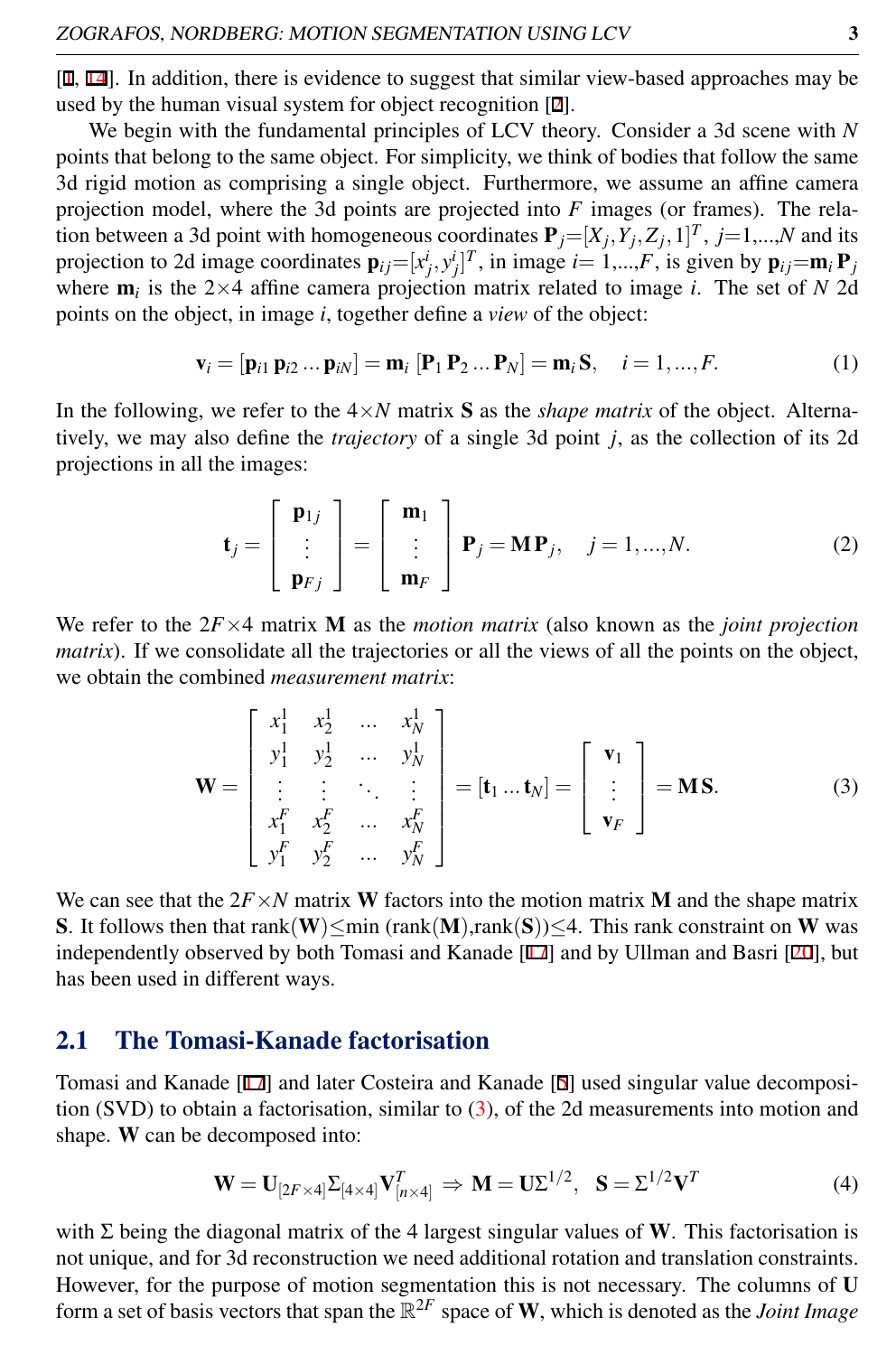*Space* (JIS) [15]. In fact, according to [15], each column in **W**, is a point in the JIS and due to the rank 4 constraint, the entire trajectory space of the object (i.e. all the columns in W) lie in a 4d linear subspace of the JIS. Furthermore, each point in the JIS, is linearly spanned by 4 other points and the coefficients of the linear combination are a function of the 3d shape alone. In other words, the JIS represents a connection between 2d and 3d, where the camera parameters have been eliminated.

The Tomasi-Kanade factorisation, provides a convenient basis onto the JIS, and has been used very effectively for motion segmentation. So for instance, assuming *k* rigidly moving objects, their trajectories will lie in a union of  $k$  4d linear subspaces in  $\mathbb{R}^{2F}$ . Consequently, the motion segmentation problem simplifies to one of subspace clustering. The majority of recent motion segmentation approaches are essentially subspace methods that use this factorisation and cluster trajectories from 4d linear subspaces. Where they differ is on the way they define their clustering measure (e.g. sparsity, subspace distance, curvature etc).

#### 2.2 Ullman and Basri - LCV

We can instead look at the row-space of W, where each pair of rows represents the shape of the object in a single view. Each row of **W** (or "semi-view"), is a point in  $\mathbb{R}^N$  space, denoted as the *Joint Point Space* (JPS) [15]. Again, due to the rank 4 constraint, all the semi-views of the object, occupy a 4d linear subspace in the JPS. Similar to the JIS, each point in the JPS is linearly spanned by 4 other points, and the coefficients of the linear combination are a function of the camera parameters alone. The JPS represents a connection between 2d and camera parameters, where the 3d shape has been eliminated.

We can see this given any 2 basis views, defined by the affine cameras  $m_1, m_2$ . In principle, it is possible to reconstruct the 3d shape S by:

$$
\begin{bmatrix} \mathbf{v}_1 \\ \mathbf{v}_2 \end{bmatrix} = \begin{bmatrix} \mathbf{m}_1 \\ \mathbf{m}_2 \end{bmatrix} \mathbf{S} = \mathbf{M}_{12} \mathbf{S} \Rightarrow \mathbf{S} = \mathbf{M}_{12}^{-1} \begin{bmatrix} \mathbf{v}_1 \\ \mathbf{v}_2 \end{bmatrix}.
$$
 (5)

Intuitively, we may think of this expression as the result of triangulating the 3d points in S given their projection in the two basis views based on the affine camera model. In the current application we are not interested in an explicit representation of S, and instead use it to show that we can reconstruct a third view  $v_3$  from the two basis views as:

<span id="page-3-2"></span><span id="page-3-1"></span><span id="page-3-0"></span>
$$
\mathbf{v}_3 = \mathbf{m}_3 \,\mathbf{S} = \mathbf{m}_3 \,\mathbf{M}_{12}^{-1} \left[ \begin{array}{c} \mathbf{v}_1 \\ \mathbf{v}_2 \end{array} \right]. \tag{6}
$$

[\(6\)](#page-3-0) is valid if  $M_{12}$  has full rank, but the general case can be managed if we instead write:

$$
\mathbf{v}_3 = \mathbf{Q} \begin{bmatrix} \mathbf{1} \\ \mathbf{v}_1 \\ \mathbf{v}_2 \end{bmatrix}, \quad \mathbf{Q} = \begin{bmatrix} a_0 & a_1 & a_2 & a_3 & a_4 \\ b_0 & b_1 & b_2 & b_3 & b_4 \end{bmatrix}.
$$
 (7)

Consequently, the third view  $\mathbf{v}_3$  is a linear combination of the two basis views, given by the elements of the  $2\times 5$  matrix Q. The latter depends only on  $m_1, m_2, m_3$  and in a non-linear way. We can expand [\(7\)](#page-3-1) to the familiar set of equations presented in [20]:

$$
x_j^3 = a_0 + a_1 x_j^1 + a_2 y_j^1 + a_3 x_j^2 + a_4 y_j^2 \quad \text{and} \quad y_j^3 = b_0 + b_1 x_j^1 + b_2 y_j^1 + b_3 x_j^2 + b_4 y_j^2,\tag{8}
$$

where  $(x_j^3, y_j^3)$  are the coordinates of the novel third view  $\mathbf{v}_3$ , and  $(x_j^1, y_j^1)$ ,  $(x_j^2, y_j^2)$  are the coordinates of the two basis views  $v_1$  and  $v_2$  respectively. The expression in [\(8\)](#page-3-2) is valid for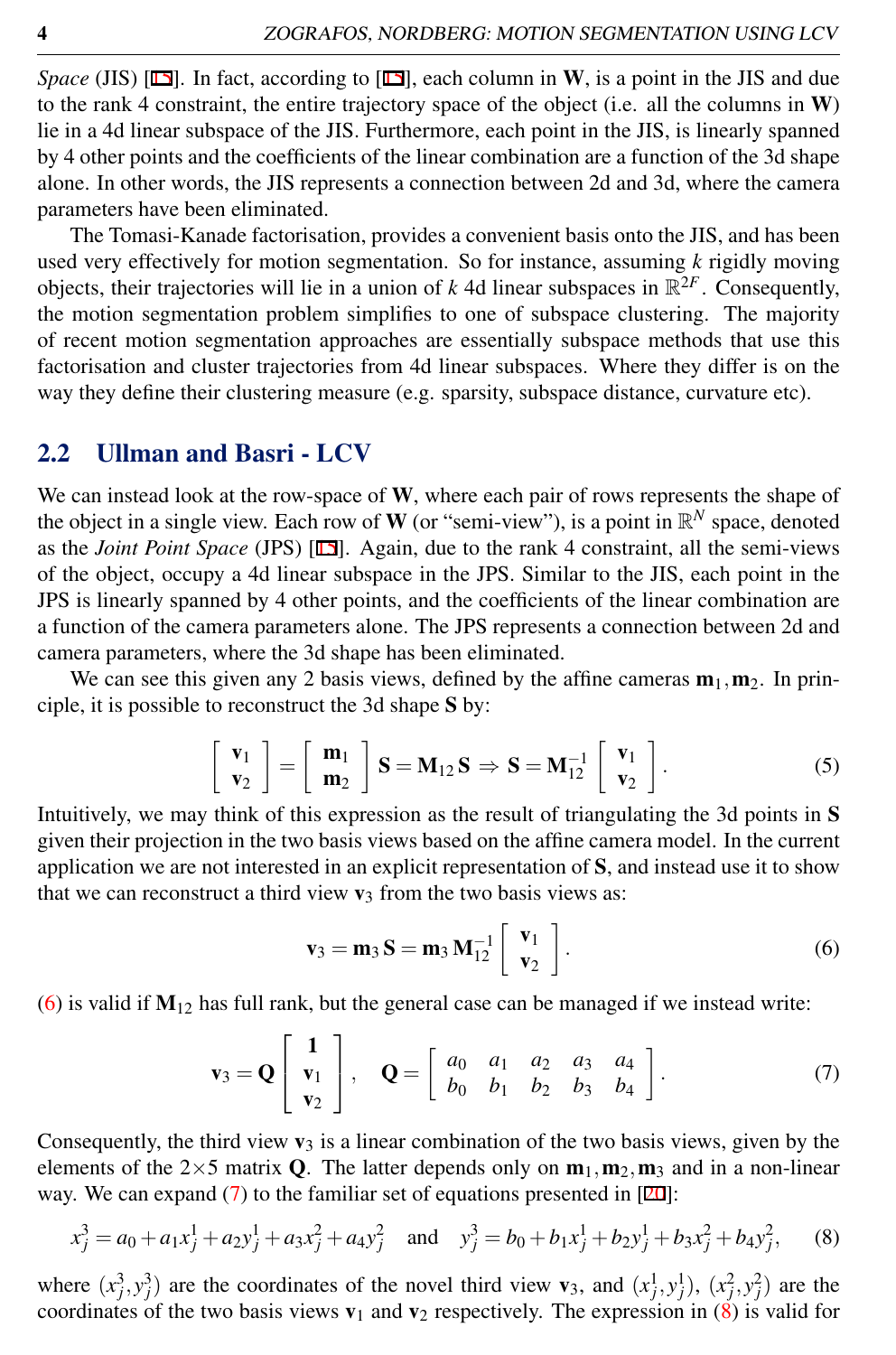all the points *j*∈*N* in the third view. In many practical applications, the matrices  $\mathbf{m}_1, \mathbf{m}_2, \mathbf{m}_3$ are not known and, therefore, neither is Q. From 5 or more corresponding points, visible in all the three views  $\mathbf{v}_1, \mathbf{v}_2, \mathbf{v}_3$ , however, the linear combination coefficients  $(a, b)$  can be estimated by solving the following linear system:

<span id="page-4-0"></span>
$$
\begin{bmatrix} x_1^3, \dots, x_r^3 \\ y_1^3, \dots, y_r^3 \end{bmatrix} = \underbrace{\begin{bmatrix} a_0 & a_1 & a_2 & a_3 & a_4 \\ b_0 & b_1 & b_2 & b_3 & b_4 \end{bmatrix}}_{\mathbf{Q}} \begin{bmatrix} 1, \dots, 1 \\ x_1^1, \dots, x_r^1 \\ y_1^1, \dots, y_r^1 \\ x_1^2, \dots, x_r^2 \\ x_1^2, \dots, x_r^2 \end{bmatrix}, \text{ where } r \ge 5. \tag{9}
$$

Correspondence is typically provided by a feature tracking algorithm (e.g. [9]). The  $(a,b)$ coefficients from  $(9)$  will be valid for all the points  $r$  in the solution set, and in the absence of measurement errors, they will also be valid for all the feature points on the same object.

Before we continue, it should be mentioned that although [\(7\)](#page-3-1) is valid in the general case, there are degenerate cases when it is not. These are restricted to the case when the rigid motion between the two basis views are only in-plane rotations or only translations, and the third view is defined by a general motion  $\mathbf{m}_3$ , e.g., an out-of-plane rotation. However, as long as the third motion is restricted in the same way as the first two views, [\(7\)](#page-3-1) is again valid. Furthermore, in the case that  $(7)$  is valid, there are multiple solutions for Q. In fact, the solution space is an affine space of at least dimension 2. This implies that the least squares problem described above too has an affine solution space of at least dimension 2.

### 3 LCV for motion segmentation

Our proposal is based on a very simple principle: given a set of LCV coefficients, we can generate a synthetic trajectory of a point  $p_i$  and then compare this synthetic trajectory with the real trajectory of  $p_j$  we have tracked. If the similarity between the two is high, then this indicates that the particular set of LCV coefficients describes well the 3d motion of the point *pj* . If it also happens that the LCV coefficients were estimated from a separate set of points *c*, then it is very likely that  $p_i$  and *c* lie on the same object (see Fig. [1\)](#page-1-0).

Based on this idea, we propose a motion segmentation solution, which has 3 distinct steps. First is a motion hypothesis sampling step, where we generate a large number *C* of possible LCV coefficient matrices  $Q_i^c$ ,  $c=1,...,C$ ,  $i=1,...,F$ . We may consider each individual set of  $2\times5\times F$  coefficients as representing a (not necessarily unique) 3d motion hypothesis. In order to generate each  $\mathbf{Q}^c_i$ , we require a small number of corresponding points across three views (two basis views and a target view). Here we use 7 points, which keeps the size of the linear system in [\(9\)](#page-4-0) manageable, while providing an accurate enough solution. One of course may use an arbitrary large point set to solve [\(9\)](#page-4-0), but apart from the obvious practical problem of ensuring that the points lie on the same object, increasing their number will not result in any considerable improvement in accuracy (see Fig.  $3(b)$  $3(b)$ ).

We begin by randomly sampling a large number *C* of initial points in a single frame. For each of these points, we take its 6-nearest neighbours (in Euclidean distance) in the same frame. Here, since the number of initial points *C* is large, it makes little practical difference which frame to use, so we always use the first frame in the sequence. Given these *C* 7-point clusters, we proceed by solving [\(9\)](#page-4-0) for each cluster and at each frame, using always the first and last frames of the sequence as the fixed pair of basis views. In the end, we obtain a set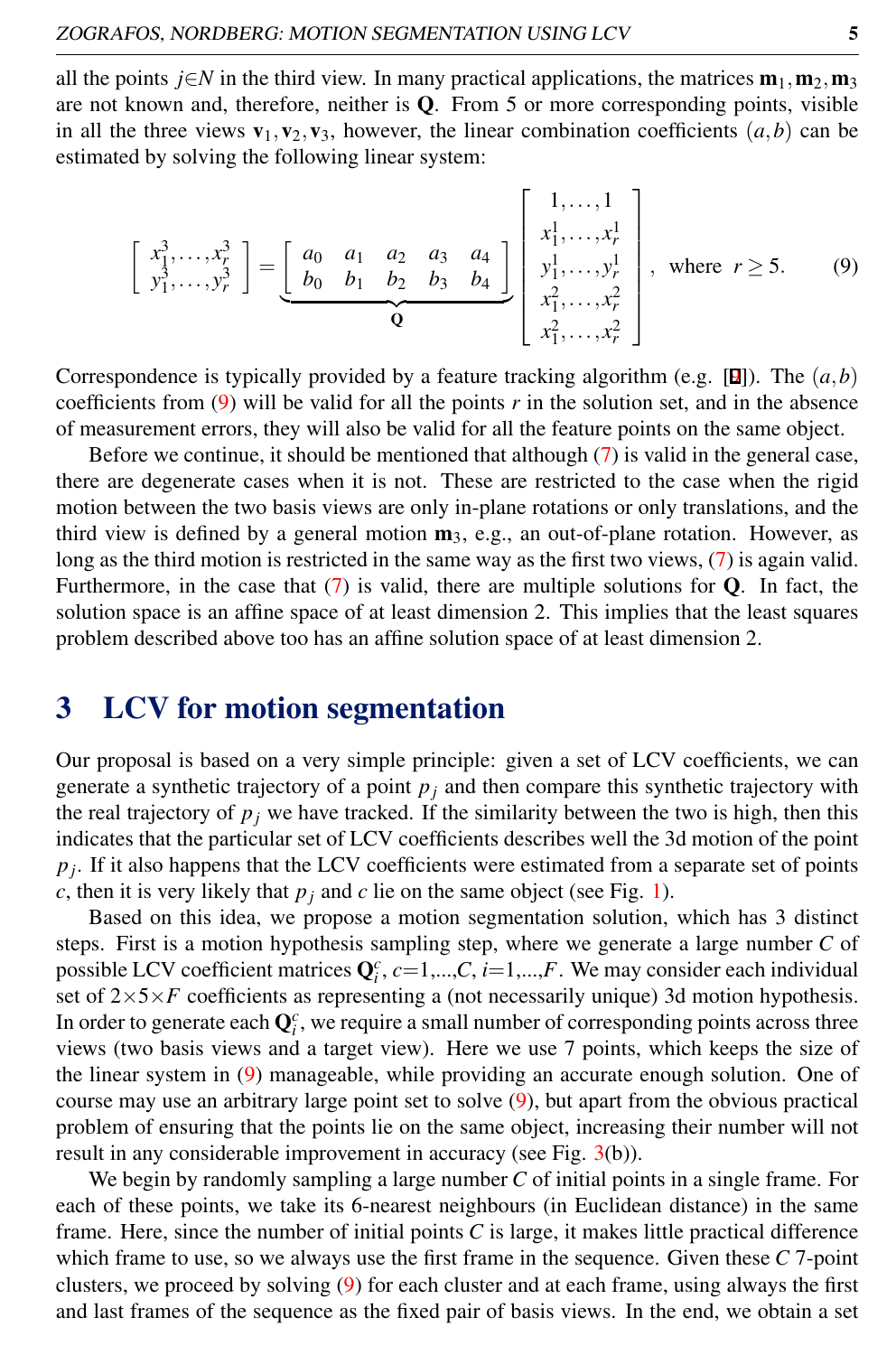$\mathbf{Q}_i^c$  for every *c*∈*C*. Overall this is a very fast procedure, since we are only inverting a 5×7 matrix at each iteration.

The second step, involves generating synthetic trajectories for each scene point  $p_j$  and comparing them to the real trajectories. A synthetic trajectory is generated, one point per frame, using the LCV coefficients  $\mathbf{Q}_i^c$  already calculated from each cluster *c*. We denote the synthetic trajectory of  $p_j$  as  $\hat{t}_{j|c} = [\hat{p}_{1j},...,\hat{p}_{Fj}]^T$ . A synthetic  $\hat{t}_{j|c}$  and its real counterpart  $t_j$ are then compared, forming an entry in the *N*×*C* matrix:

<span id="page-5-0"></span>
$$
\mathbf{E}(j,c) = K(||t_j - \hat{t}_{j|c}||_H / F),
$$
\n(10)

where  $\|.\|_H$  is the robust smooth Huber norm  $\|x\|_H = \sqrt{1+x^2/\tau^2} - 1$ , with  $\tau$  being the switch threshold between the  $L_1$  and  $L_2$  norms.  $K()$  is some kernel function that adjust the weighting of the error norm. The choice of *K* usually depends on the problem at hand, on the method used or is simply an arbitrary choice. Most motion segmentation methods in literature, use the generic Gaussian kernel. In our case, we have opted for the inverse multiquadric kernel:

<span id="page-5-1"></span>
$$
K(x,\sigma) = (x^2 + \sigma^2)^{-1/2},
$$
\n(11)

which performs equally well to the Gaussian kernel, but has heavier tails for larger residuals and its parameter  $\sigma$  is easier to tune. Note here that [\(10\)](#page-5-0) is a geometric error residual in image space, and we are using this rather than the algebraic residual from the solution of [\(9\)](#page-4-0) since the former is more robust, and does not scale unpredictably with the number of points used to solve  $(9)$ .

Equation [\(10\)](#page-5-0) represents a similarity criterion (or affinity) between single points *j* and a 7-point cluster  $c$  (i.e. 7-tuple affinity). This is because the set of equations in  $(9)$  define a relationship between 5 or more points, but not just for two points. Our end goal here, is to obtain a relationship between two points at a time (pairwise affinity) that we can use for clustering. If we observe that the equations in  $(9)$  are independent of the ordering of the 7 points used, then according to the work by [7] on multi-way affinities, the full  $N \times N$  pairwise affinity matrix can be approximated as  $A \approx E E^{T}$ , up to some scalar multiplication.

We may now use the affinity matrix  $A$  in the third step of the algorithm and recover the final motion clusters using any standard clustering algorithm. We chose *spectral clustering* by [11], which is simple and it is known to perform well in practice, even when there is considerable noise in the affinity matrix (i.e. when some of the 7-point clusters do not lie on the same object or when there is substantial noise in the feature tracking). We have introduced a small modification to  $[11]$  that increases the speed of the algorithm. Instead of performing the eigen-decomposition on the Laplacian matrix L, we solve the generalised eigen-problem AV=DVU where U,V contain the k-largest eigenvalues and the corresponding eigenvectors respectively.  $\mathbf{D}(j, j) = \sum_{j=1}^{N} \mathbf{A}(j, j)$  is the diagonal *degree* matrix of **A**. Whilst the generalised eigen-problem is slightly more expensive than the standard eigen-problem, it avoids calculating L explicitly, a step which normally involves expensive matrix multiplications. As such, the generalised approach is computationally cheaper overall and it solves a "min-cut" criterion similar to  $[11]$ . The full motion segmentation scheme is shown in Algorithm [1.](#page-6-1)

#### <span id="page-5-2"></span>3.1 On parameter setting

Our motion segmentation method has essentially two important parameters; the number of 7-point samples *C* and the spectral clustering parameter  $\sigma$  in [\(11\)](#page-5-1). The other secondary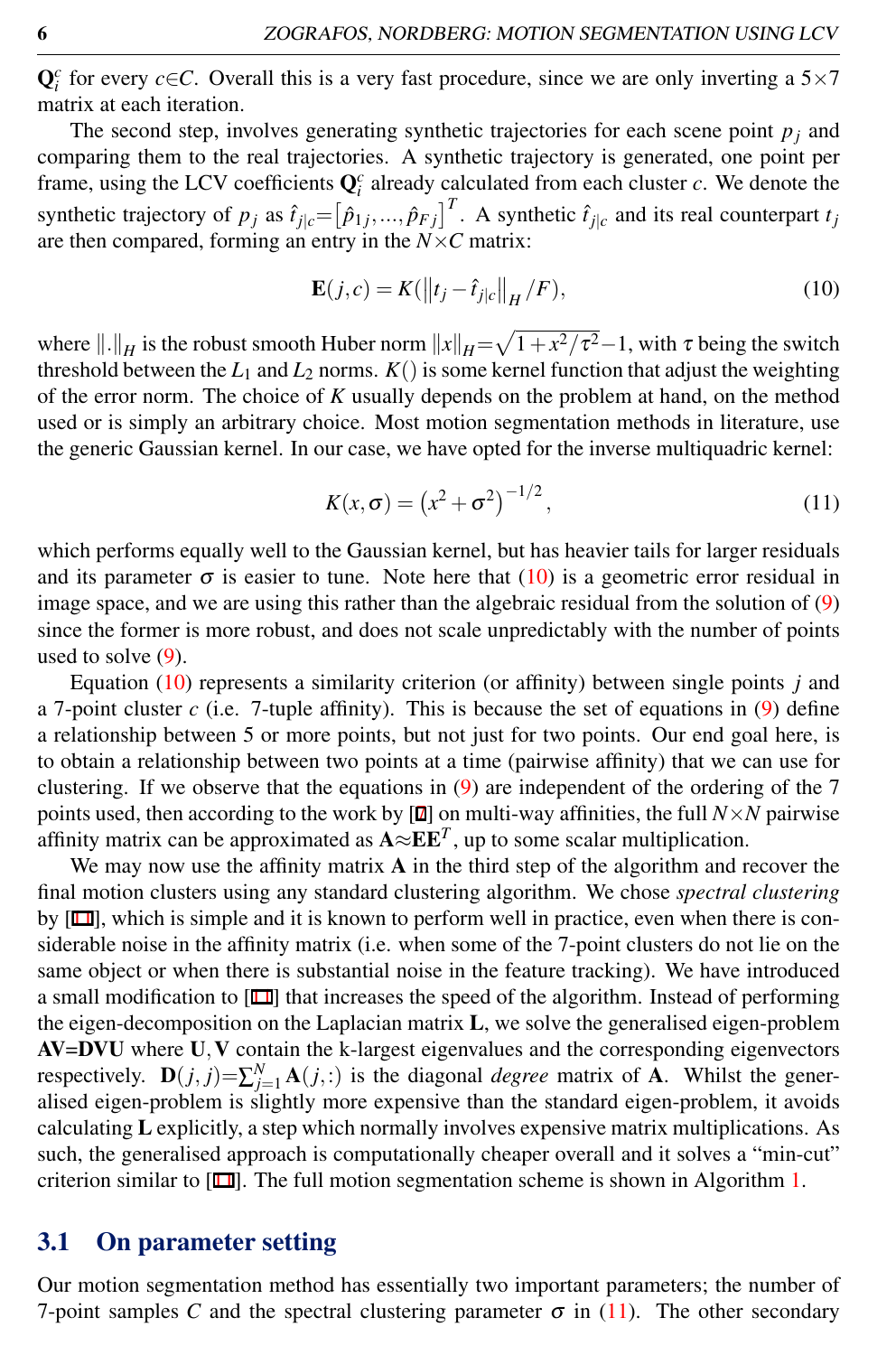| <b>Algorithm 1</b> Motion segmentation                                                                             |                    |  |  |  |
|--------------------------------------------------------------------------------------------------------------------|--------------------|--|--|--|
| <b>Input:</b> samples C, motions k, measurement matrix W, Output: $N \times 1$ label vector (k labels)             |                    |  |  |  |
| Select C random 7-point samples from W                                                                             | $\sqrt{\rm sTEP}1$ |  |  |  |
| For each 7-point cluster index $c \in C$ {                                                                         |                    |  |  |  |
| Set basis views $\mathbf{v}_1 = p_{1c}$ and $\mathbf{v}_2 = p_{Fc}$                                                |                    |  |  |  |
| For each frame index $i \in F$ {                                                                                   |                    |  |  |  |
| Pre-calculate LCV coefficients $Q_i^c$ of $v_3$ from $v_1$ and $v_2$ using (9) $\}$                                |                    |  |  |  |
| <b>For each point index</b> $j \in N$ {                                                                            | $\sqrt{S}$ TEP 2   |  |  |  |
| Select basis views $\mathbf{v}_1 = p_{1i}$ and $\mathbf{v}_2 = p_{Fi}$                                             |                    |  |  |  |
| For each 7-point cluster index $c \in C$ {                                                                         |                    |  |  |  |
| For each frame index $i \in F$ {                                                                                   |                    |  |  |  |
| Synthesise target view $\mathbf{v}_i = p_{ij}$ from $\mathbf{v}_1$ , $\mathbf{v}_2$ and $\mathbf{Q}_i^c$ using (8) |                    |  |  |  |
| Set $\hat{t}_{j c} = [\hat{t}_{j c}, \hat{p}_{ij}]$ }                                                              |                    |  |  |  |
| Calculate the affinity $\mathbf{E}(j,c)$ between $\hat{t}_{j c}$ and $t_j$ using (10) $\}$                         |                    |  |  |  |
| Spectral clustering on $\mathbf{A} \approx \mathbf{E} \mathbf{E}^T$ with k clusters                                | //STEP 3           |  |  |  |

<span id="page-6-1"></span>parameters are fixed constants, such as the Huber norm  $\tau=15$  and the number of moving objects *k*, which is always assumed known. In terms of the samples *C*, we have experimented with different sizes and present their effects on accuracy and speed in the experiments section. A good rule of thumb, is to set  $C=100$ *·k* or alternatively one can ignore C as a tunable parameter and always set it to the maximum  $C=N$ . The most important however, is the  $\sigma$ parameter that determines the width of the kernel function and as a result, the weighting of the kernel mapping. Similar parameters and their optimal setting is a well known problem in spectral clustering research. The choice of  $\sigma$  can play an important role on the final segmentation results, depending of course on the sensitivity of the method and the difficulty of the problem. Some authors choose to manually tune  $\sigma$  for each problem, but this limits the practical applicability of the segmentation. Others set  $\sigma$  as some function of the data, while others automatically search for the optimal  $\sigma$  over a small range of possible values. We have chosen to follow the third approach, because we have found that it is more reliable in practice and allows the method to be applied to a greater selection of problems. The scheme for searching for the optimal  $\sigma$  is similar to the one proposed by [11]. We sample a few values of  $\sigma$ , say 10 uniform samples between  $[10^{-1}, 10^{-4}]$  and perform spectral clustering with each  $\sigma$  sample. The optimal result, will be the one where the distortion between the clusters is at a minimum. There are many different ways to define cluster distortion or some generic quality measure. We simply use the k-means error, which is calculated for "free" during spectral clustering.

#### <span id="page-6-0"></span>4 Experiments

In this section we evaluate the LCV motion segmentation method on real data from the Hopkins155 public dataset [19]. The Hopkins155 has been established as the standard evaluation dataset in motion segmentation research. It contains 155 rigid (general, articulated and degenerate) motion sequences of 2 and 3 objects, with automatically extracted trajectories that have been manually refined. Recently, the Hopkins155 has been extended with a few additional sequences that contain 4 and 5 rigid and nonrigid motions. For all the experiments that follow, the only parameter assumed known is the number of motions *k*. The rest are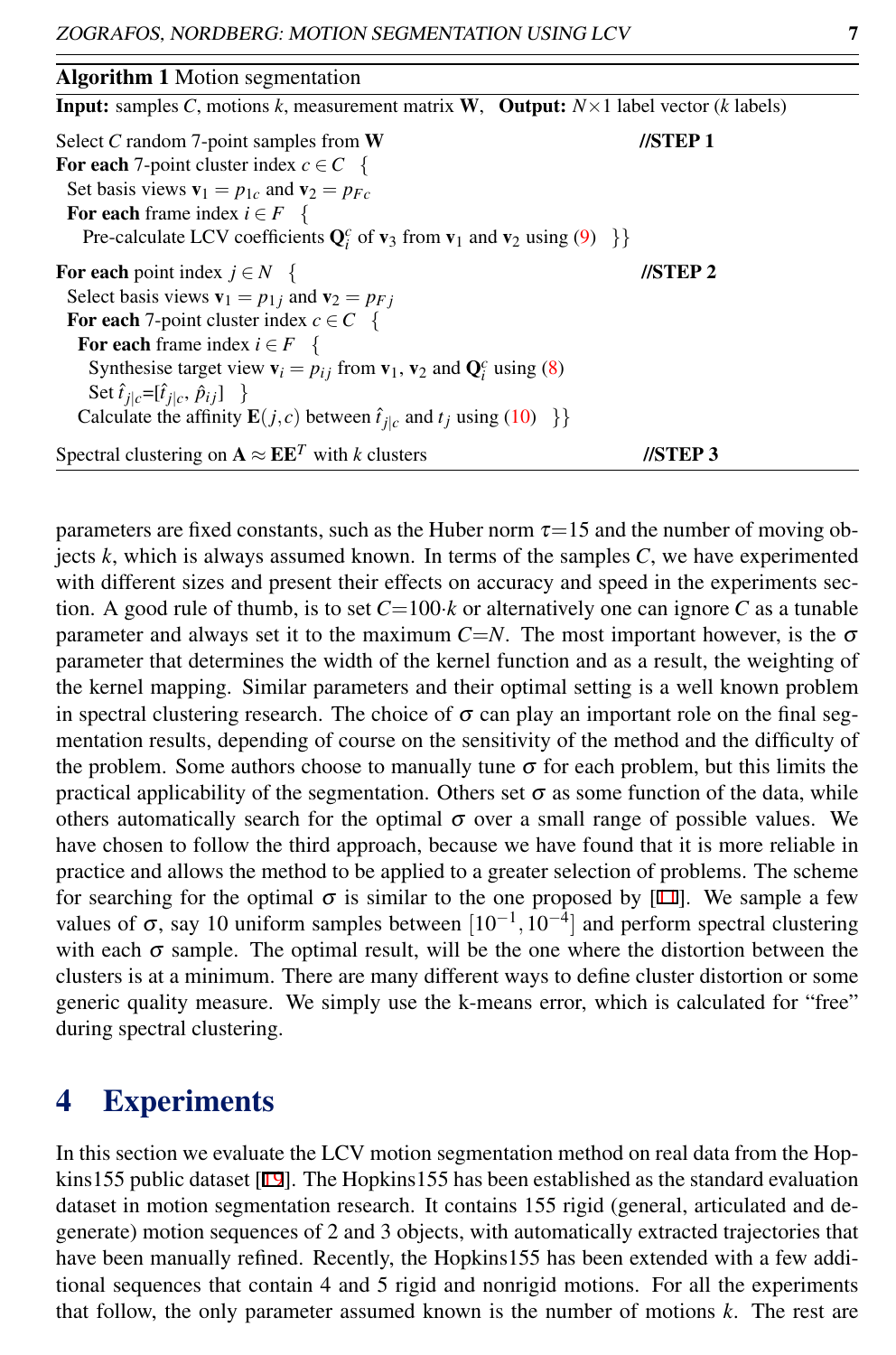automatically tuned as mentioned previously in Section [3.1.](#page-5-2)

We have tested our method (LCV) by performing 500 separate runs of the whole dataset (original 155 motions). The average misclassification errors for 2 and 3 motions are presented in Table [1.](#page-8-1) We have also included the best performing methods from segmentation literature (SCC-MS [3], SSC-N [6], SLBF-MS [25] and PAC [24]) for comparison, as well as the baseline RANSAC method that fits linear subspaces. The results for the other methods have been obtained from the recent work by [25] or from their respective publications. We can see that the LCV method performs very well, close to the state-of-the-art methods and it is actually better than the SCC-MS. On average, LCV is only around 0.5% worse than the best performingm method, which in practice amounts to only 1 additional misclassified point in a typical scene from the Hopkins155 with 250 points. Our method is also amongst the most stable, with low standard deviation over the 500 runs for 2 and 3 motions. The misclassification error CDFs are also included in Fig. [2.](#page-8-2) We see that our method gives some of the lowest errors for over 90% of the 2 motion sequences. It does contain however a few high misclassification errors for the remaining 10%, which slightly errode its overal score, but it is still a very strong performer overall. A similar behaviour can be observed for the 3 motions, with some reasonable and expected degradation. The same cannot be said for SCC-MS or RANSAC, which becomes almost random.

We also present the result from the extended dataset of 4 sequences with 4 and 5 motions and nonrigid objects in Table [2.](#page-8-3) We only show the results of our method, since this is a relatively new extension and the other methods have not published results yet. Although there are very few sequences available, we can still observe reasonable performance in par with the 2 and 3 motions previously. It is also very interesting to see that our method does not break down for instances of weakly nonrigid motions (3 objects).

Where the LCV method really excels however, is in the segmentation speed. We show the execution time (in seconds) from a single run on the full Hopkins155 set. The timings for SSC-N, SCC-MS, SLBF-MS and RANSAC are quoted from [25] and have been obtained on an Intel Core 2 CPU @ 2.66 GHz. PAC is quoted from [24] and has been obtained on an AMD Quad Core CPU @ 2.44 GHz. Our method has been evaluated on a slightly slower Intel Core 2 CPU @ 2.4 GHz. All methods use unoptimised Matlab code. The total and average times are displayed in Table [3.](#page-8-4) The fastest overall is RANSAC but with by far the highest error. The most accurate methods such as PAC, SSC-N and SLBF-MS are also the slowest, which limits their practical application. PAC for instance requires 41 hours to complete the whole database. Our method and SCC-MS have amongst the best combined speed and accuracy numbers, meaning that they can be used for motion segmentation in practice. However, ours is faster and also more accurate than SCC-MS. Together with RANSAC, LCV is the only other method that requires less than 1 second per sequence, on average.

We have also analysed the size of the 7-point clusters *C* and its effect on speed an accuracy (see Fig. [3\(](#page-8-0)a)). As expected, a higher *C* means slower performance (blue curve, left axis) but also lower errors (green dashed curve, right axis). The indicated position on the figure, shows approximately where we expect to be if we set *C*=100·*k*, where *k* is the number of objects. In the same figure in (b), we show the average misclassification error over the whole dataset, as a function of the number of points we use to solve the linear system in [\(9\)](#page-4-0). As we can see, 5 points are not enough to provide a robust solution. Conversely, if we use a large number of points, it becomes difficult to ensure that all points lie on the same object, which degrades the segmentation accuracy. Note, that the speed remains largely unchanged.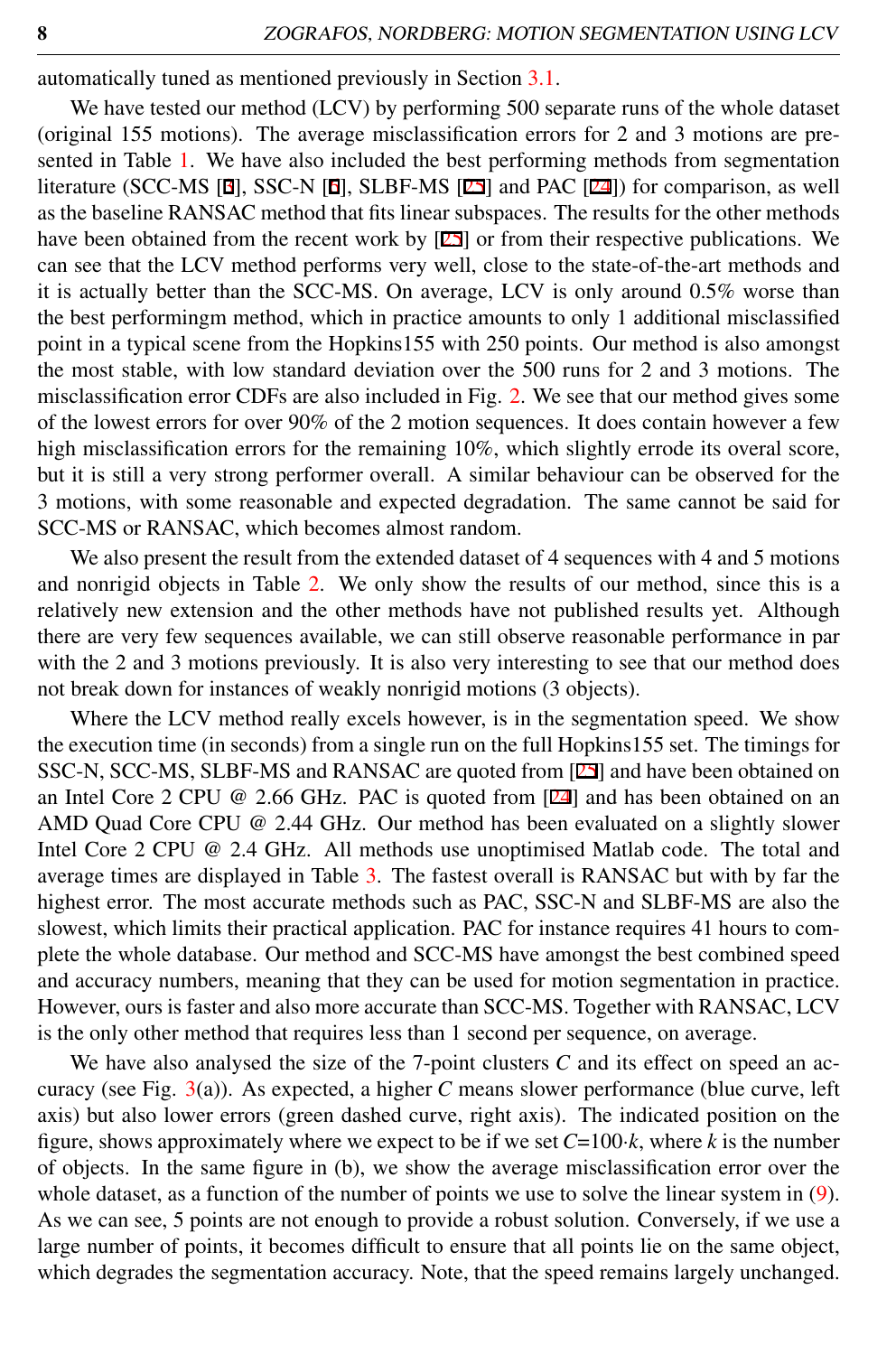| Method                    | SCC-MS <sup>[4]</sup> | $SSC-N[6]$ | $SLBF-MS[25]$ | <b>PAC[24]</b> | <b>RANSAC</b> | LCV  |  |
|---------------------------|-----------------------|------------|---------------|----------------|---------------|------|--|
| 2 motions (120 sequences) |                       |            |               |                |               |      |  |
| Mean $(500 \text{ runs})$ | 1.77                  | 1.00       | 0.98          | 0.96           | 5.56          | 1.25 |  |
| std $(500 \text{ runs})$  | 0.25                  | 0.00       | 0.00          | 0.00           | n/a           | 0.07 |  |
| 3 motions (35 sequences)  |                       |            |               |                |               |      |  |
| Mean $(500 \text{ runs})$ | 5.89                  | 2.62       | 2.64          | 2.22           | 22.94         | 3.97 |  |
| std $(500 \text{ runs})$  | 1.43                  | 0.92       | 0.00          | n/a            | n/a           | 0.69 |  |

<span id="page-8-1"></span>Table 1: Average classification errors (%) and their standard deviation over the 500 runs for Hopkins155 sequences. PAC is quoted only for a single run.

<span id="page-8-3"></span>

|                           | 4 motions (2 seq.) | $5$ motions $(1$ seq.) | Non-rigid motions (1 seq.) |
|---------------------------|--------------------|------------------------|----------------------------|
| Mean $(500 \text{ runs})$ | 7.98               | $0.00\,$               | 0.00                       |
| std $(500 \text{ runs})$  | 2.31               | $0.00\,$               | 0.03                       |

Table 2: Average classification errors (%) and their standard deviation for extended Hopkins155 sequences. Results available only for the LCV method.

<span id="page-8-2"></span>

Figure 2: The misclassification error CDFs for 2 motions (left) and 3 motions (right) for the different methods. Note that for the 2 motions, the y-axis starts at 80%.

<span id="page-8-0"></span>

Figure 3: Analysis on accuracy and speed for different numbers of clusters*C* (a) and different point sizes of each cluster (b).

<span id="page-8-4"></span>

| Method                | <b>RANSAC</b> | SCC-MS <sub>[4]</sub> | $SLBF\text{-}MS[25]$ | SSC-N <sub>[6]</sub> | <b>PAC[24]</b> |      |
|-----------------------|---------------|-----------------------|----------------------|----------------------|----------------|------|
| Average time (sec)    | 0.387         | .264                  | 10.83                | 165                  | 952.25         | 0.93 |
| Total time (sec)      | 60            | 196                   | 1680                 | 25620                | 147600         | 145  |
| Average error $(\% )$ | 9.48          | 2.70                  | .35                  | 1.36                 | 1.24           | .86  |

Table 3: The average and total runtime for the different methods on the full Hokpins155 dataset (155 sequences).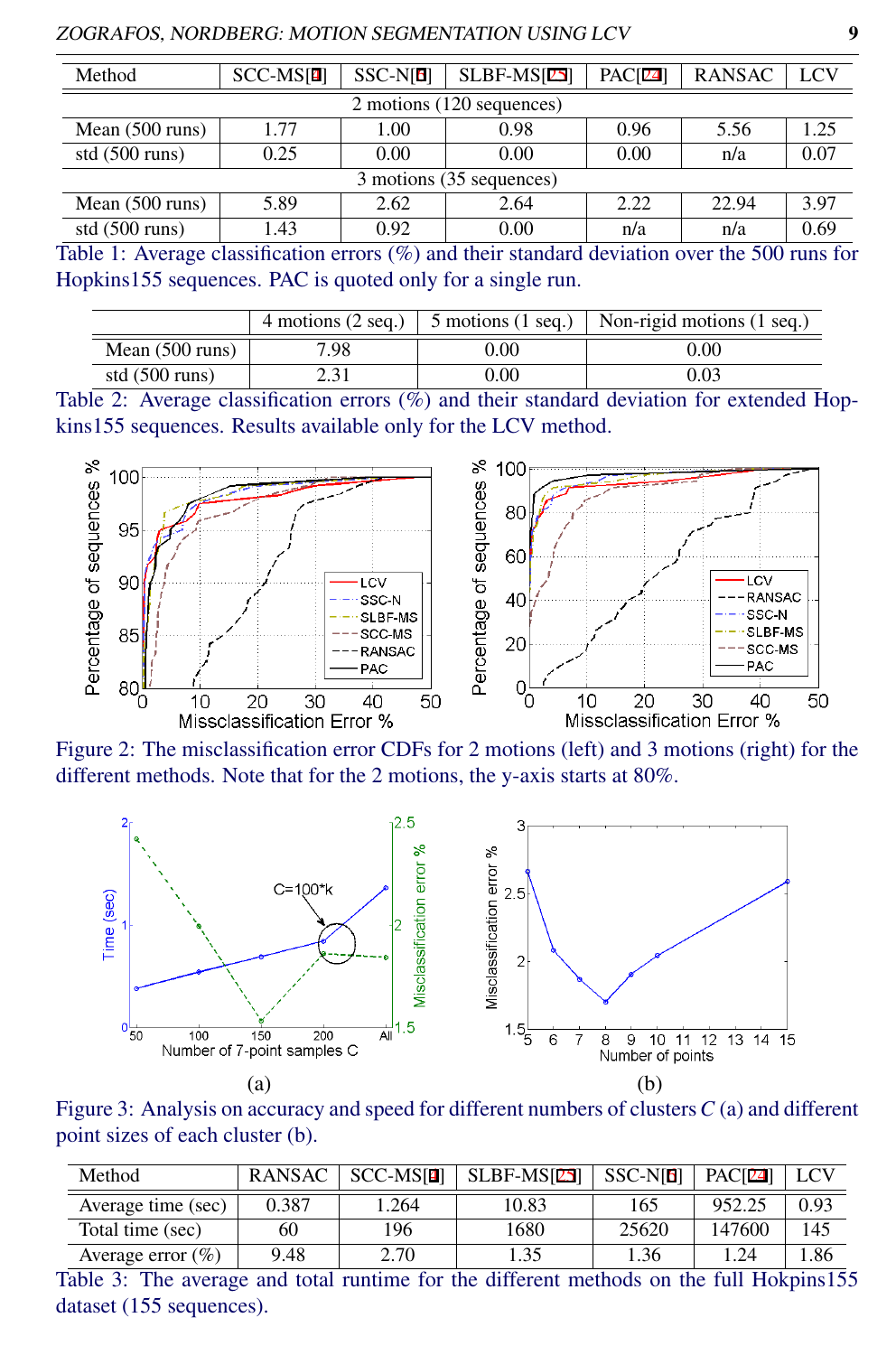## <span id="page-9-0"></span>5 Conclusion

We have presented a simple approach for the segmentation of an arbitrary number of 3d rigid motions from 2d images. Using the theory of linear combination of views, we generate synthetic trajectories of each point and compare them with the real, tracked ones. We have experimented on the Hopkins155 dataset and shown very good performance in both speed and accuracy. Furthermore, our method has a single parameter which is automatically tuned, making it an ideal method for real-time, practical application. The obvious future extension of this method, would be to cope with feature points with noisy or missing trajectories and the existence of outliers, that is trajectories that do not correspond to rigid 3d motions.

#### Acknowledgements

Funded by the EU FP7/2007-2013 programme, grant agreement No 247947 - GARNICS.

### **References**

- [1] G. Bebis, S. Louis, T. Varol, and A. Yfantis. Genetic object recognition using combinations of views. *IEEE Transactions on Evolutionary Computation*, 6(2):132–146, 2002.
- [2] H. Bulthoff and S. Edelman. Psychophysical support for a two-dimensional view interpolation theory of object recognition. In *Proc. Natl. Acad. Sci.*, pages 60–64, USA, 1992.
- [3] G. Chen and G. Lerman. Spectral curvature clustering (SCC). *Int. J. Comput. Vision*, 81(3):317–330, 2009.
- [4] G. Chen and G. Lerman. Motion Segmentation by SCC on the Hopkins 155 Database. In *ICCV*, 2009.
- [5] J. P. Costeira and T. Kanade. A Multibody Factorization Method for Independently Moving Objects. *IJCV*, 29(3):159–179, 1998.
- [6] E. Elhamifar and R. Vidal. Sparse Subspace Clustering. In *CVPR*, 2009.
- [7] V. M. Govindu. A tensor decomposition for geometric grouping and segmentation. In *CVPR*, pages 1150–1157, 2005.
- [8] M. E. Hansard and B. F. Buxton. Parametric view-synthesis. In *ECCV*, pages 191–202, 2000.
- [9] B. D. Lucas and T. Kanade. An Iterative Image Registration Technique with an Application to Stereo Vision. In *IJCAI*, 1981.
- [10] Y. Ma, H. Derksen, W. Hong, and J. Wright. Segentation of multivariate mixed data via lossy codding and compression. *IEEE PAMI*, 29(9):1546–1562, 2007.
- [11] A. Y. Ng, M. I. Jordan, and Y. Weiss. On spectral clustering: Analysis and an algorithm. In *Advances in Neural Information Processing Systems 14*, pages 849–856. MIT Press, 2001.